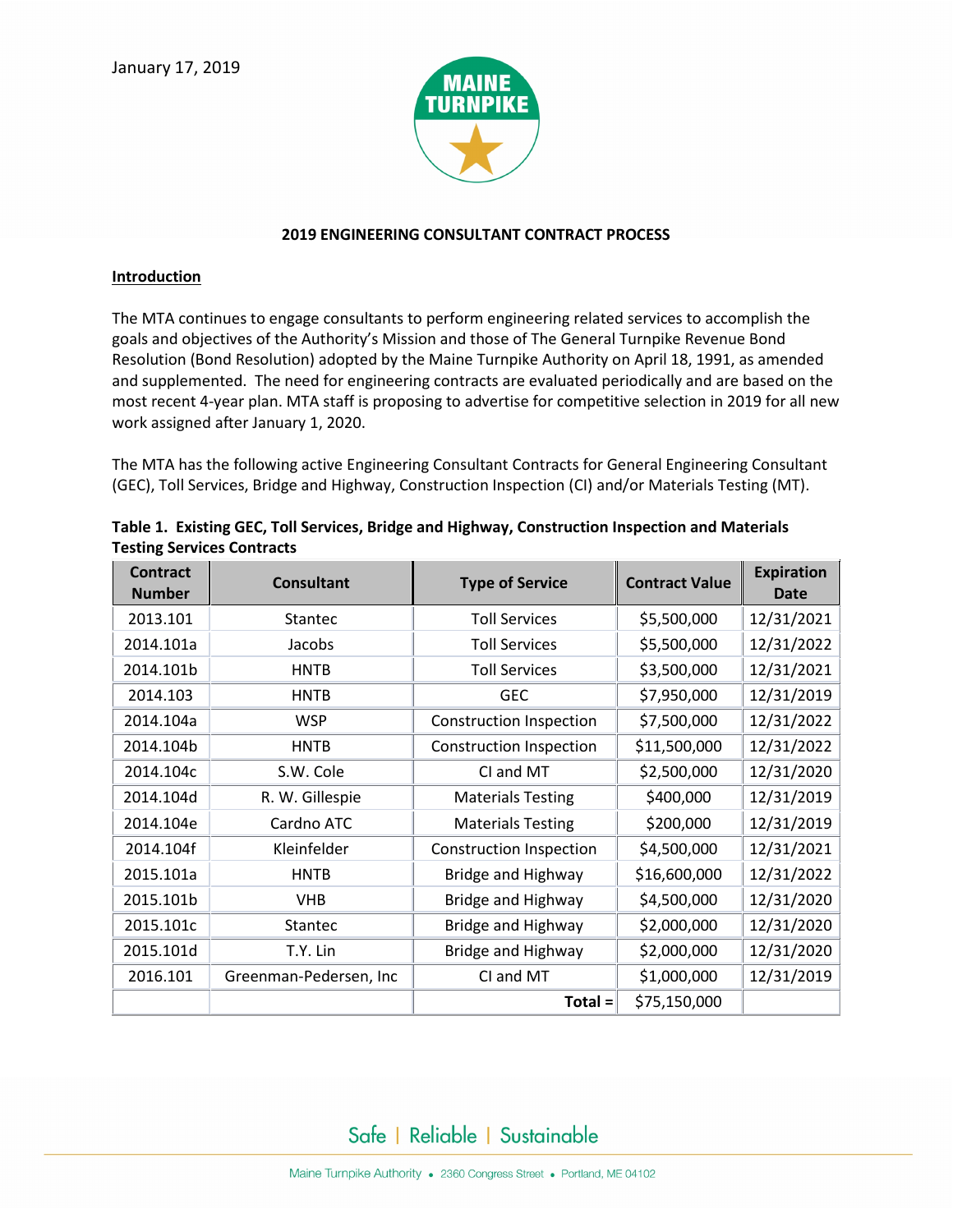

### **Recommendation for 2019 Process**

As the above contracts are nearing their expiration date or contract values are being used up by current and ongoing projects, the competitive, qualification-based selection process to select Consultants to fulfill the roles required for GEC, Toll Services, Bridge and Highway and Construction Inspection and Materials Testing Services contracts, is as follows:

## Toll Services

In 2014, the MTA went through a process to prequalify 11 Consultants in Toll Services and in order to award new contracts, the list of prequalified consultants needs to be reviewed and updated. In 2019 a Request for Qualifications from Consultants interested in becoming prequalified by the MTA to perform Toll Services will be issued. The future General Engineering Consultant (GEC) selection process will require that Consultants being considered for the GEC be prequalified by the MTA for Toll Services, among other requirements. Therefore, prequalification for Toll Services needs to occur first, although selection for Toll Services contracts may be made at a later date. It is expected that only a few Toll Services contracts will be awarded, while all Consultants who demonstrate ability to perform toll services will be prequalified. MTA relies heavily on work MaineDOT has already done to prequalify engineering consultants through a competitive selection process, however, MaineDOT does not prequalify engineering consultants in Toll Services. Therefore, Consultants who were prequalified in 2014 will be solicited for prequalification in 2019 and any other Consultant who believes they have can provide professional Toll Services may submit their qualifications and their proposals will be reviewed along with those Consultant proposals that were solicited.

The 11 Consultants prequalified by MTA in Toll Services in 2014 are:

- AECOM Technical Services, Inc.
- Atkins North America, Inc.
- CDM Smith
- HDR Engineering, Inc.
- HNTB Corporation
- IBI Group
- Jacobs Engineering Group, Inc.
- The Louis Berger Group, Inc. (Announced recently will merge with WSP USA Inc.)
- Parsons
- Stantec Consulting Services, Inc.
- WSP USA Inc. (formerly Parsons Brinkerhoff, Inc.)

# Safe | Reliable | Sustainable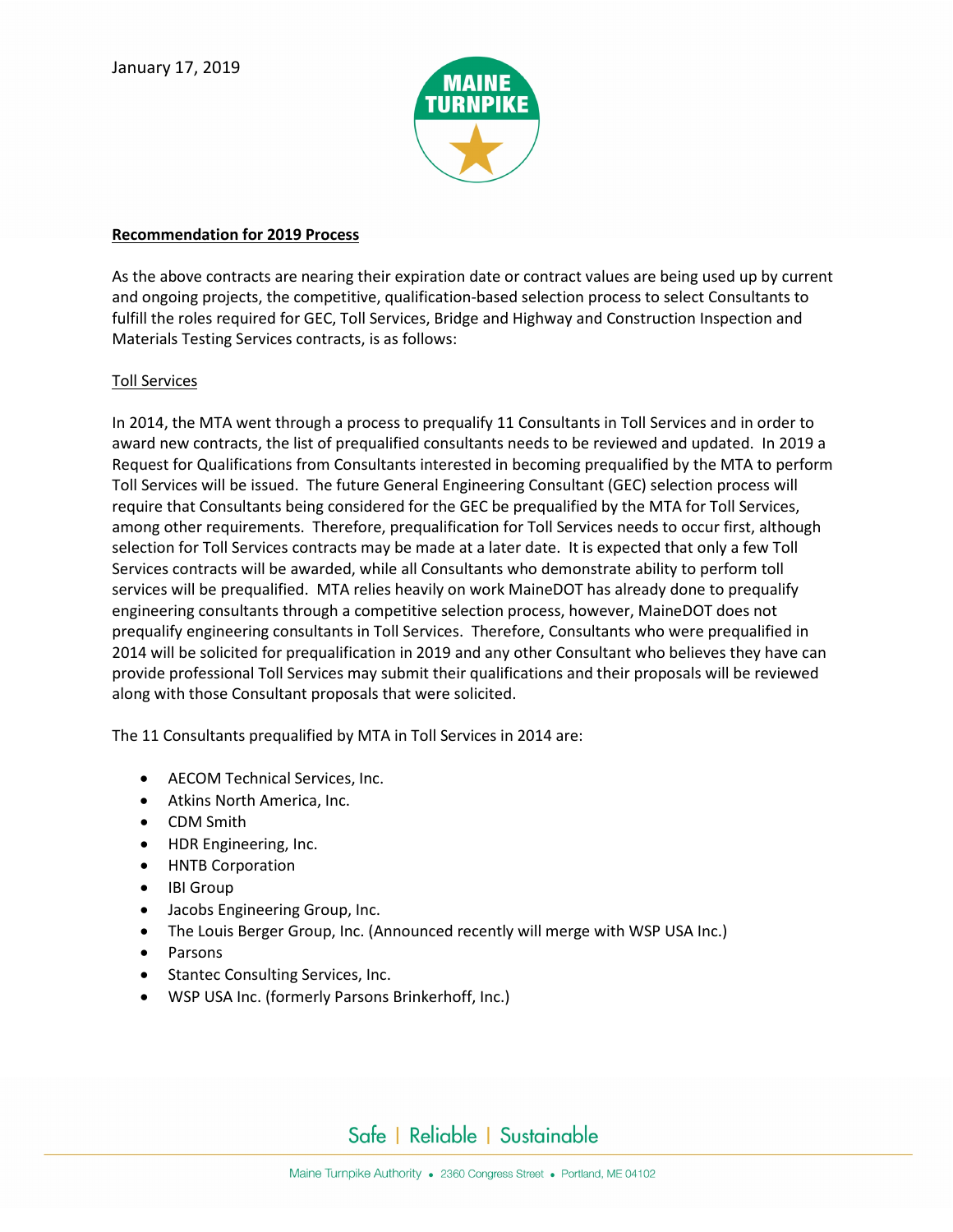

# General Engineering Consultant (GEC)

The General Engineering Consultant (GEC) shall be a single independent engineer or consulting firm having a nationwide and favorable reputation for skill and experience in such work. Many of the tasks assigned to the GEC are defined by the Bond Resolution. Other tasks are important for the GEC to develop and maintain a level of knowledge of the condition of the physical facilities and operations of the Maine Turnpike. Therefore, the MTA staff has determined that the Consultants who are most likely to be qualified and capable to perform the duties required must meet the following criteria:

- Currently prequalified by MaineDOT in the following service areas: Bridge Design (203.00), Highway Design (202.10), Bridge Inspection, Non-Construction (602.30) and Traffic Data Collection (210.20) and;
- Prequalified in 2019 by MTA for Toll Services

For informational purposes, Consultants who were prequalified for Toll Services in 2014 and are currently prequalified by MaineDOT in Bridge Design (203.00), Highway Design (202.10), Bridge Inspection, Non-Construction (602.30) and Traffic Data Collection (210.20) are:

- AECOM Technical Services, Inc.
- HDR Engineering, Inc.
- HNTB Corporation
- The Louis Berger Group, Inc. (Announced recently will merge with WSP USA Inc.)
- Parsons
- Stantec Consulting Services, Inc.
- WSP USA Inc. (formerly Parsons Brinkerhoff, Inc.)

Following the 2019 Toll Services Prequalification Process, Consultants meeting the above criteria and will be solicited for Statements of Qualifications. All other Statements received may be rejected. Consultants will be evaluated on their ability to:

- Perform an inspection once per year of the Turnpike and submit a report of findings on or before October 20th. Said report of findings shall include an opinion as to whether the Turnpike has been maintained in good repair; their advice and recommendations for repair and maintenance and operation for the ensuing fiscal year; and estimate the amount of money necessary for such purposes.
- Recommend the amount of insurance to be carried under the provisions of Section 807 of the Bond Resolution.
- Recommend the amount that should be deposited into the Reserve Maintenance Fund during the ensuing year.

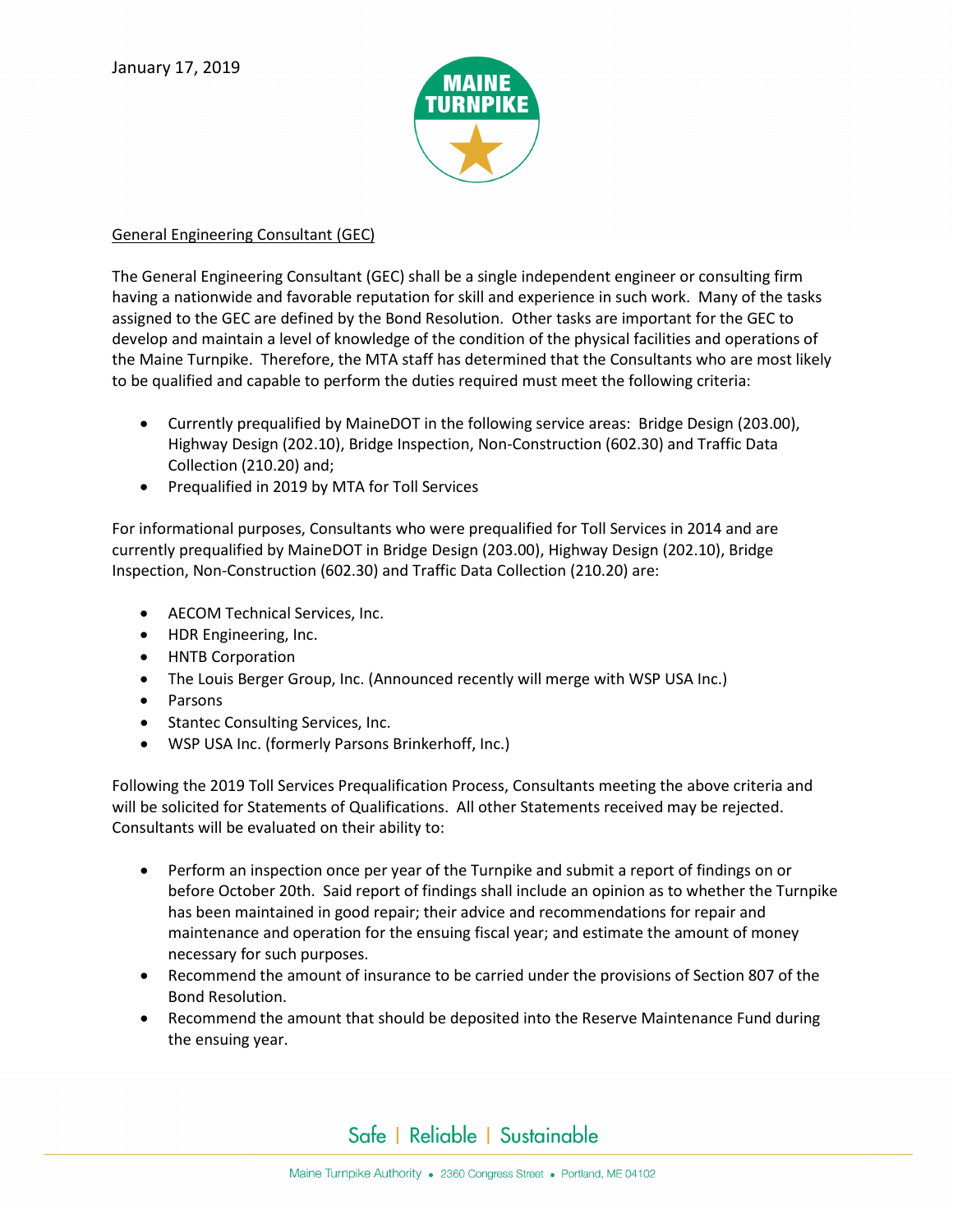

- Review all Authority construction projects at substantial completion and approve any request for partial release of retainage and approve all final payments for Authority construction contracts.
- Review and assist in the establishment of toll rate structures.
- Participate in general long term planning and revenue forecasting in support of the Authority's 10-yr and 30-yr plans, including providing the 4-year construction project lists for planning purposes.
- Perform engineering design services including, but not limited to: bridge repair and rehabilitation projects, mainline and interchange paving, new interchange or corridor studies, other ancillary highway or facility design or studies and interchange or intersection improvement projects; and
- Provide Bridge and Highway Construction Inspection Services

Through this rigorous selection process, the successful candidate will have demonstrated their ability to perform Toll Services, Bridge and Highway Design Services and Construction Inspection Services, and as a result may be awarded a Contract in all services without having to submit a separate RFQ for Bridge and Highway Design Services, or Construction Inspection Services.

Likewise, if MTA staff has determined any of the remaining Consultants have also demonstrated their ability in Toll Services, Bridge and Highway Design Services or Construction Inspection Services, the MTA may award a contract in any or all of those services as well, without the Consultants having to submit a separate RFQ Bridge and Highway Design Services, or Construction Inspection Services. Such selections maximize the efficiency of both the Authority and Consultant resources.

## Bridge and Highway Design Services

Bridge and Highway Design Services shall be continued to be fulfilled with multiple on-call service contracts and project specific contracts with multiple qualified engineering Consultants. These Consultants will be expected to be proficient in many disciplines such as planning, engineering, right of way and environmental services and have talented and professional staff that can successfully support MTA staff in the construction of projects such as roadway reconstruction, bituminous overlays, bridge construction and rehabilitations, service plaza and interchange construction and rehabilitations. Therefore, MTA staff has determined that the Consultants who are most likely to be qualified and capable to perform the duties required must meet the following criteria:

- Currently have a General Consultant Agreement with MaineDOT in service area of Bridge Design (203.00), and
- Currently prequalified by MaineDOT in the service area of Highway Design (202.10)